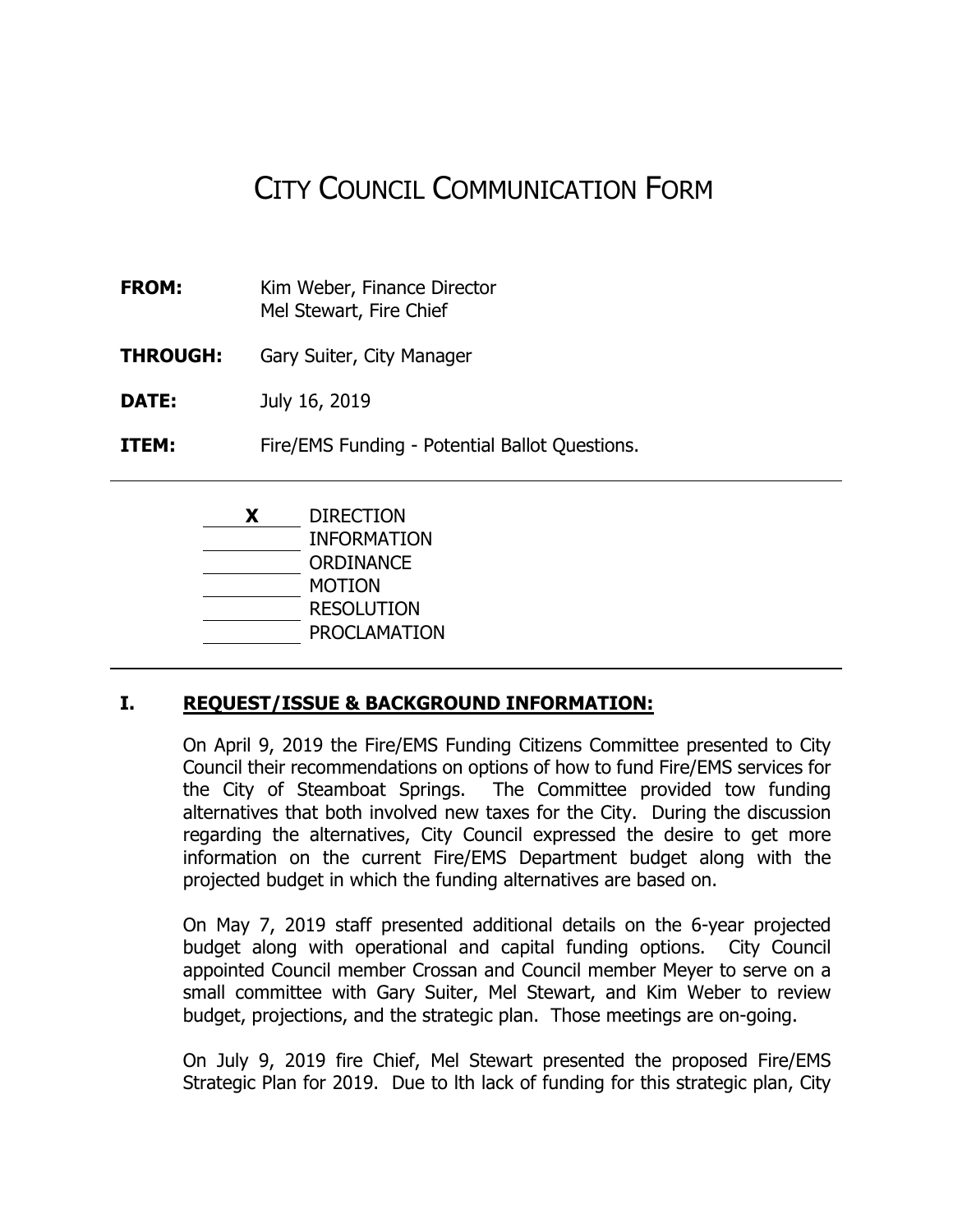Council requested additional information on funding options for department operations and construction of a fire station to be presented tonight.

This presentation is a compilation of information presented to City Council in different formats over the past several months.

#### **II. SUMMARY AND ALTERNATIVES:**

Staff has provided Scenarios A-D in Attachment #1. Here is an outline of these scenarios:

Scenario A

- 2 Mill Property Tax
- 2% Sales Tax on Retail Marijuana
- 2% Sales Tax on Packaged Alcohol

Scenario B

• 2 Mill Property Tax

Scenario C

- 2 Mill Property Tax
- 2% Sales Tax on Retail Marijuana

Scenario D

• 3 Mill Property Tax

# **III. STAFF RECOMMENDATION:**

Staff's previous recommendation on May 7, 2019 was to help fund Fire/EMS with a 4 mill property tax which was one of the options provided by the citizens committee. Given the direction of recent Council discussions, staff supports Scenario A which was also one of the options provided by the committee.

## **IV. FISCAL IMPACT:**

The fiscal impacts of the Fire/EMS strategic plan are approximately \$8.4M annually within a 6-year timeframe. This presentation includes tax options that range from \$237,000/year up to \$2,000,000/year to help fund the department.

#### **V. LEGAL ISSUES:**

TABOR requires new taxes and new debt to be approved by voters.

The revenue calculations for the Steamboat Springs Area Fire Protection District assumes that the City and the District will be operation under the current IGA.

## **VI. CONFLICTS OR ENVIRONMENTAL ISSUES:**

None noted